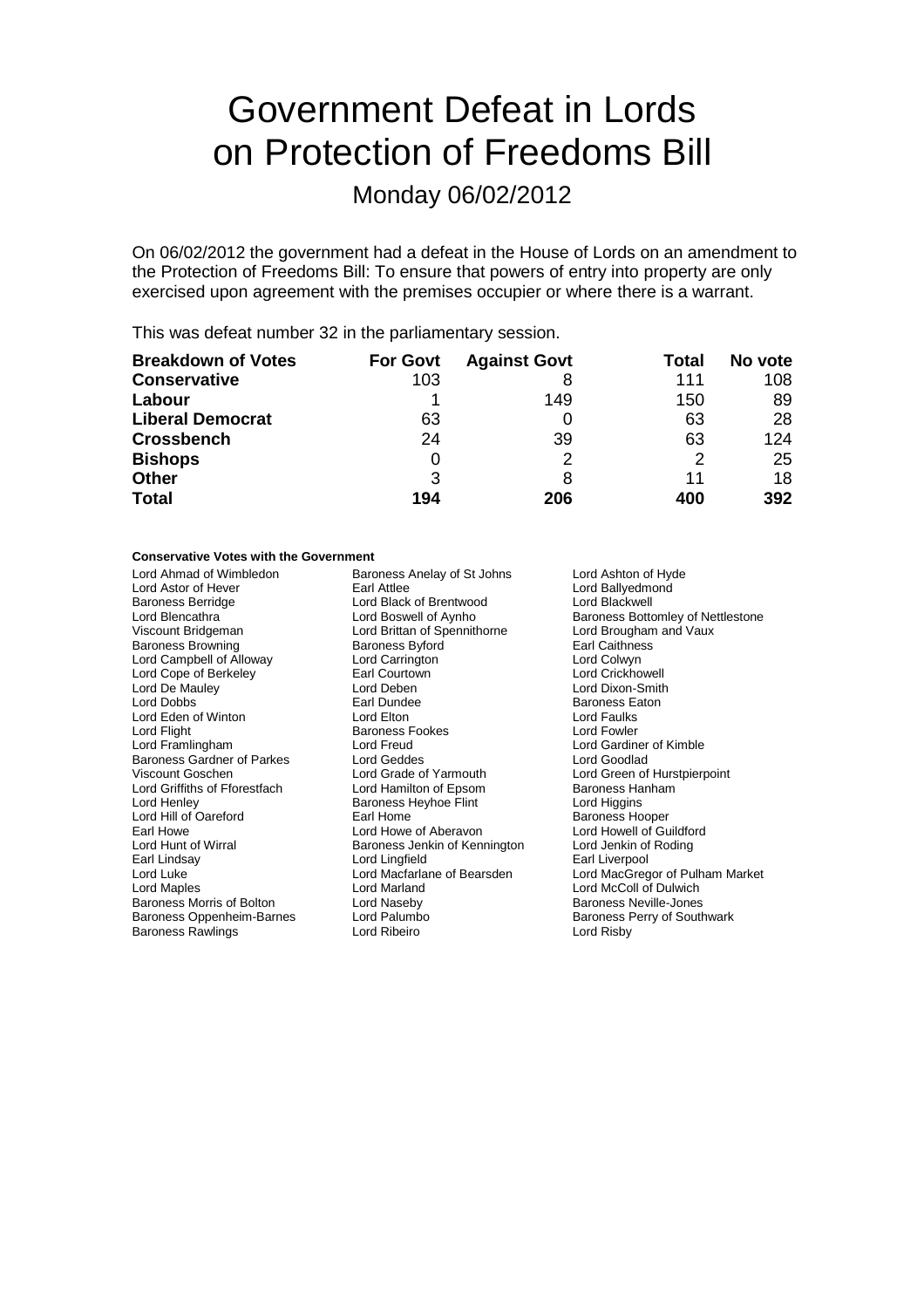Lord Sassoon **Baroness Seccombe** Lord Selkirk of Douglas<br>
Baroness Sharples **Baroness Sharples**<br>
Lord Sheikh **Baroness Shaphard of I** Baroness Stowell of Beeston Lord Strathclyde Lord Strathclub Lord Taylor Cord Swin<br>Lord Taylor of Holbeach Viscount Trenchard Lord True Lord Taylor of Holbeach Viscount Trenchard Lord True Baroness Trumpington Lord Tugendhat Lord Tugendhat Charoness Verma<br>
Baroness Verma<br>
Lord Wakeham Baroness Verma Lord Wakeham Baroness Warsi Viscount Younger of Leckie

Lord Trimble

Baroness Stedman-Scott Lord Stewart<br>
Lord Strathclyde Lord Swinfen Baroness Wheatcroft

## **Conservative Votes against the Government**

Earl Cathcart Lord Howard of Rising Lord Inglewood Lord Lamont of Lerwick<br>
Lord Trimble<br>
Lord Vinson

### **Labour Votes with the Government** Lord Borrie

### **Labour Votes against the Government**

Baroness Andrews **Baroness Armstrong of Hill Top**<br>Baroness Bakewell **Baroness** Lord Barnett Lord Cunningham of Felling Lord Davie<br>
Lord Desai **Lord Dixon** Baroness Drake **Lord Dubs**<br>
Lord Elder<br>
Lord Elder **Lord Evans of Temple Guiting** Viscount Hanworth **Lord Harris of Haringey**<br>
Lord Harrison Lord Haworth Lord Leitch Baroness Liddell of Coatdyke<br>
Lord Lipsey Lord Lympne Lord Morris of Manchester Baroness Morris of Yardley<br>Baroness Nve Baroness Noon

Lord Adonis **Lord Ahmed** Lord Ahmed Lord Anderson of Swansea<br>
Baroness Andrews **Baroness Armstrong of Hill Top** Lord Bach Baroness Bakewell **Example 2 Lord Barnett** Lord Baroness Bakewell Lord Baroness Billingham<br>
Lord Baroness Billingham<br>
Lord Baroness Billingham Lord Berkeley **Communist Communist Lord Bhattacharyya** Baroness Billingham<br>
Lord Bilston **Baroness Blackstone** Baroness Blackstone Baroness Blood Lord Bilston **Baroness Blackstone Baroness Blood Baroness Blood Baroness Blood Baroness Blood Baroness Blood Baroness Blood Bradley<br>
Lord Boyd of Duncansby Lord Bradley** Lord Boyd of Duncansby **Lord Bradley**<br>
Lord Brookman **Lord Brooks** of Tremorfa Lord Brooke of Alverthorpe Lord Brookman Lord Brooks of Trem<br>
Lord Browne Lord Campbell-Savours Lord Carter of Coles Lord Campbell-Savours<br>
Lord Clinton-Davis Lord Collins of Highbury<br>
Lord Collins of Highbury Lord Clarke of Hampstead Lord Clinton-Davis Lord Collins of Highbury<br>
Lord Cunningham of Felling Lord Davies of Oldham Lord Davies of Stamford Lord Dixon **Baroness Donaghy**<br>
Lord Dubs<br>
Lord Eatwell Lord Evans of Temple Guiting Baroness Farrington of Ribbleton<br>
Lord Foulkes of Cumnock Baroness Gale Lord Faulkner of Worcester **Lord Foulkes of Cumnock** Baroness Gale<br>
Lord Gavron **Caroness Gibson of Market Rasen** Lord Glasman Lord Gavron **Baroness Gibson of Market Rasen**<br>
Baroness Golding **Baroness** Lord Goldsmith **Lord Goldsmith Baroness Goudie<br>
Lord Grenfell Cord Grocott** Baroness Gould of Potternewton Lord Grenfell Lord Grocott Lord Haworth **Chilton Lord Hart of Chilton Lord Haworth Chilton Chilton Lord Hayter of Kentish Town**<br>Baroness Henig **Baroness Hilton of Eggardon** Baroness Healy of Primrose Hill Baroness Henig Baroness Healy of Primrose Hilton Baroness Hollis of Heigham Baroness Hollis of Heigham Lord Howarth of Newport Exaroness Hollis of Heigham Lord Howarth of Newport<br>
Lord Howie of Troon Baroness Hughes of Stretford Baroness Howells of St Davids Lord Howie of Troon Troon Baroness Hughes of Unit Stretter Cord Howie of Lairg<br>Lord Hughes of Woodside Lord Hunt of Kings Heath Lord Irvine of Lairg Lord Hughes of Woodside Lord Hunt of Kings Heath Lord Irvine<br>
Lord Janner of Braunstone Baroness Jay of Paddington Lord Joffe Baroness Jay of Paddington Lord Joffe<br>
Lord Jones Lord Jordan Baroness Jones of Whitchurch Lord Jones<br>
Lord Kennedy of Southwark Lord King of West Bromwich Baroness Kingsmill Lord Kennedy of Southwark Lord King of West Bromwich Baroness Kingsmill<br>Lord Kinnock Baroness Kinnock of Holyhead Lord Knight of Weymouth Lord Kinnock **Baroness Kinnock of Holyhead** Lord Knight Cord Knight Cord Knight Cord Cord Cord Liddle Cord Liddle Lord Lympne<br>
Baroness Mallalieu<br>
Baroness Massey of Darwen Lord Mackenzie of Framwellgate Baroness Mallalieu Baroness Massey of Lord McConnell of Glenscorrodale Baroness McDonagh Lord McConnell of Glenscorrodale Lord McFall of Alcluith Lord McKenzie of Luton<br>
Baroness Morgan of Ely Lord Morgan Lord Morgan Lord Morris Baroness Morgan of Ely **Lord Morgan** Lord Morgan Cord Morris of Handsworth<br>
Lord Morris of Manchester **Baroness Morris of Yardlev** Lord Noon Baroness Nye Lord Pendry Lord Pendry Baroness Pitkeathley<br>Lord Pendry Baroness Pitkeathley<br>Lord Plant of Highfield Lord Ponsonby of Shulbrede Lord Prescott Lord Ponsonby of Shulbrede Lord Prescott<br>
Lord Puttnam Baroness Quin Baroness Prosser **Exercise Exercise Control** Lord Puttnam **Baroness Ramsav of Cartvale** Baroness<br>
Lord Radice **Contract Control Contract Contract Contract Contract Contract Contract Contract Contract Contract Contract Cont** Baroness Ramsay of Cartvale

Baroness Sharples Lord Sheikh Baroness Shephard of Northwold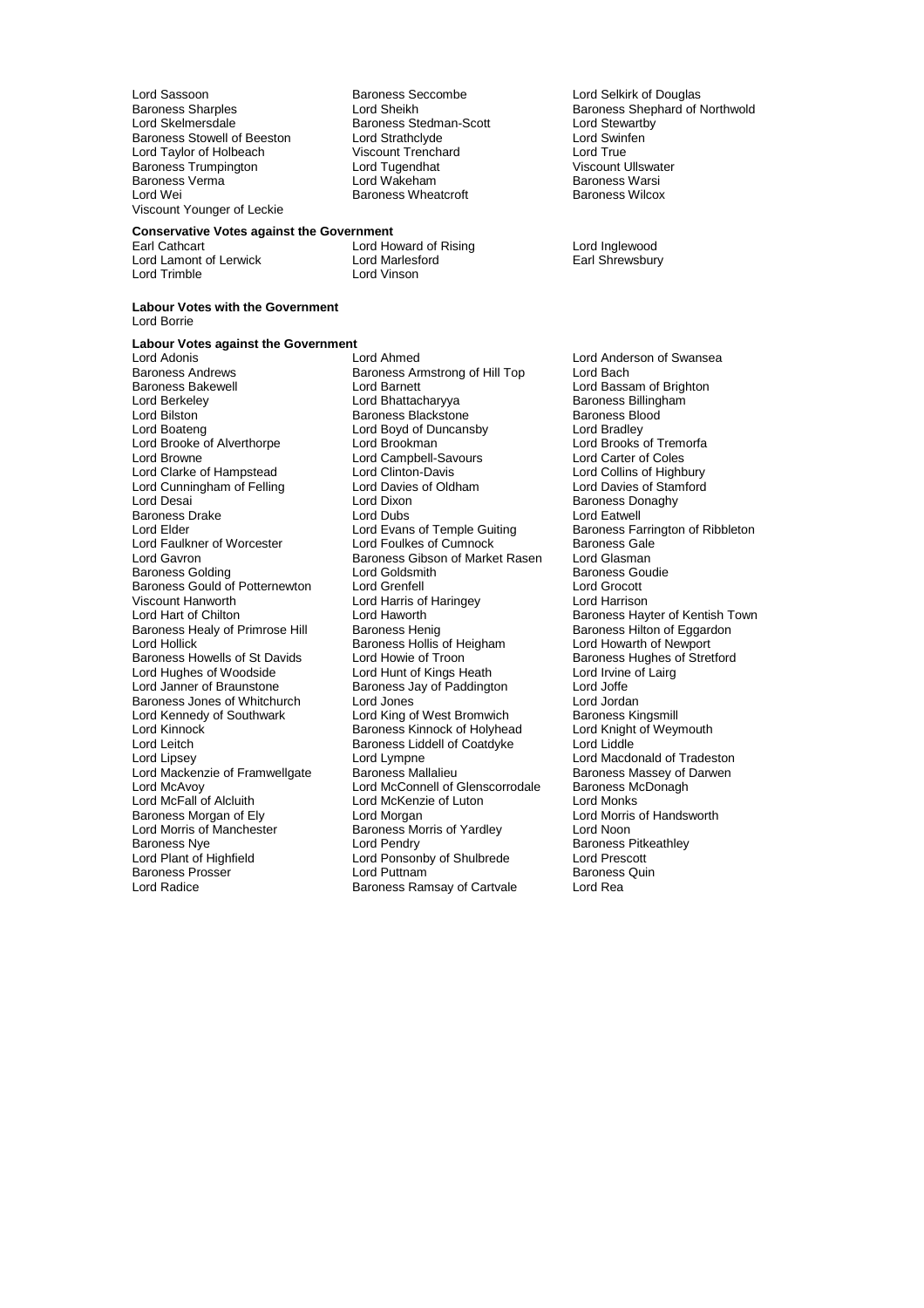Lord Rowlands **Baroness Royall of Blaisdon**<br>
Lord Sewel **Baroness Royall of Asthal** Lord Tomlinson Lord Touhig<br>
Lord Tunnicliffe Lord Turnberg Lord Woolmer of Leeds

Lord Reid of Cardowan **Lord Richard** Lord Richard Lord Rosser<br>
Lord Rowlands **Lord Rosser Cardow** Baroness Royall of Blaisdon **Baroness Scotland of Asthal** Lord Sewel **Lord Sheldon** Lord Sheldon **Baroness Sherlock**<br>
Viscount Simon **Baroness Smith of Basildon** Lord Soley Viscount Simon common baroness Smith of Basildon Cord Soley<br>
Lord Stevenson of Balmacara Baroness Symons of Vernham Dean Baroness Taylor of Bolton Baroness Symons of Vernham Dean Baroness Taylor of Lord Temple-Morris **Baroness Taylor of** Lord Taylor of Blackburn Lord Temple-Morris **Baroness Thornton Corporation**<br>Cord Tomlinson Lord Touhig Lord Touhig Lord Tunnicliffe Lord Turnberg Communicative Camden<br>
Baroness Wall of New Barnet Lord Warner Communicative Communicative Statement Communicative of Underc Lord Warner The Raroness Warwick of Undercliffe<br>Baroness Wheeler Baroness Whitaker Lord West of Spithead **Baroness Wheeler** Baroness Whitaker<br>
Lord Whitty **Baroness Whitaker** Lord Williams of Elvel **Baroness Whitaker** Lord Williams of Elvel<br>Baroness Worthington

## **Liberal Democrat Votes with the Government**

Lord Dykes Baroness Falkner of Margravine Lord Fearn Baroness Jolly **Lord Jones of Cheltenham**<br> **Baroness Kramer Lord Lee of Trafford** Baroness Maddock Lord Marks of Henley-on-Thames<br>Baroness Miller of Chilthorne Domer Lord Newby **Baroness Randerson Lord Razzall<br>
Lord Rennard Lord Roberts of Llandudno** Baroness Thomas of Walliswood Baroness Thomas of Winchester<br> **Baroness Thomas of Walliswood** Baroness Thomas of Winchester Lord Tyler Lord Wallace of Saltaire Lord Wallace of Tankerness<br>
Baroness Walmsley Baroness Williams of Crosby Lord Willis of Knaresborough

Lord Addington Lord Alderdice Cord Adder Baroness Barker<br>Baroness Benjamin Baroness Bonham-Carter of Yarnbury Lord Bradshaw Baroness Benjamin **Baroness Bonham-Carter of Yarnbury** Lord Bradsha<br>Baroness Brinton **Baroness Bonham-Cartile of Berriew** Lord Chidgey Lord Carlile of Berriew **Lord Chidgey**<br>
Lord Dholakia **Baroness** Doocey Lord Clement-Jones<br>
Lord Clement-Jones 
Lord Dykes
Baroness Falkner of Margravine
Lord Dykes

Lord Accord Pearn
Baroness Falkner of Margravine
Lord Fearn
Lord Clement-Jones Lord German **Earl Glasgow** Earl Glasgow **Lord Goodhart** Lord Goodhart<br>
Baroness Hamwee **Baroness Harris of Richmond** Baroness Hussein-Ece Baroness Hamwee **Baroness Harris of Richmond** Baroness Hussein-Ece<br>Baroness Jolly **Baroness Hussein-Ece** Lord Cheltenham Lord Kirkwood of Kirkhope Lord Lee of Trafford<br>
Lord Loomba<br>
Lord Maclennan of Rogart Baroness Linklater of Butterstone Lord Loomba Lord Dure Roar and Maclenn<br>Baroness Maddock Lord Marks of Henley-on-Thames Lord McNally Baroness Miller of Chilthorne Domer Lord Newby **Baroness Nicholson of Winterbourne**<br>Baroness Northover **Lord Palmer of Childs Hill** Baroness Parminter Lord Palmer of Childs Hill Baroness Parminter Childs Hill Baroness Parminter<br>
Lord Razzall Baroness Parminter Lord Redesdale Lord Roberts of Llandudno<br>
Lord Sharkey<br>
Baroness Sharp of Guildford Baroness Scott of Needham Market Lord Sharkey and Baroness Sharp Baroness Sharp of Guilding Lord Sharp Cord Sharp Cord Sharp Cord Sharp Cord Sharp Cord Sharp Cord Sharp Cord Sharp Cord Sharp Cord Sharp Cord Sharp Cord Shar Lord Shutt of Greetland **Lord Smith of Clifton** Lord Taverne Lord Taverne Lord Taverne Lord Taverne Lord Taverne<br>Baroness Thomas of Walliswood Baroness Thomas of Winchester Baroness Tonge Lord Tope Lord Tordoff Baroness Tyler of Enfield Baroness Williams of Crosby

### **Liberal Democrat Votes against the Government**

**-**

## **Crossbench Votes with the Government**

Lord Aberdare Lord Bichard Lord Bichard Lord Broers<br>
Lord Cameron of Dillington Baroness Campbell of Surbiton Lord Crisp Lord Janvrin **Lord Jay of Ewelmen**<br>Baroness Meacher **Lord Northbourne** Lord Pannick<br>
Lord Walton of Detchant<br>
Lord Woolf<br>
Lord Woolf

## **Crossbench Votes against the Government**

Lord Alton of Liverpool **Lord Armstrong of Ilminster** Lord Bilimoria<br>
Baroness Boothroyd **Corpool Corpool** Viscount Brookeborough Lord Butler of Brockwell Baroness Boothroyd **Viscount Brookeborough** Lord Butler of Brockwell Baroness Butler-Sloss **Canadian Clarity** Earl Clancarty **Canadian Lord Craig of Radley** Baroness Butler-Sloss **Earl Clancarty Executive Contains Earl Clancarty Lord Craig of Radley** Lord Eames Lord Elystan-Morgan Earl Erroll Viscount Falkland Lord Fellowes Lord Fellowes<br>
Lord Hennessy of Nympsfield<br>
Baroness Howarth of Breckland Lord Hylton Lord Kilclooney Lord Kilclooney Baroness Howarth of Breckland Lord Hylto<br>
Lord Low of Dalston Lord Luce

Lord Cameron of Dillington **Baroness Campbell of Surbiton** Lord Crisp<br>
Lord Dannatt **Baroness Finlay of Llandaff** Lord Greenway Baroness Finlay of Llandaff **Lord Greenway**<br>
Baroness Hayman **Baroness Howe of Idlicote** Lord Harries of Pentregarth **Baroness Hayman** Baroness Howe of Pentregarth Baroness Howe of Identity Cord Jay of Ewelme Baroness Meacher **Lord Northbourne** Baroness O'Neill of Bengarve<br>
Lord Pannick **District Connect Connect Connect Connect Connect Connect Connect Connect Connect Connect Connect Connect Connect Connect Connect Connect Conne** 

Lord Wright of Richmond

Lord Martin of Springburn